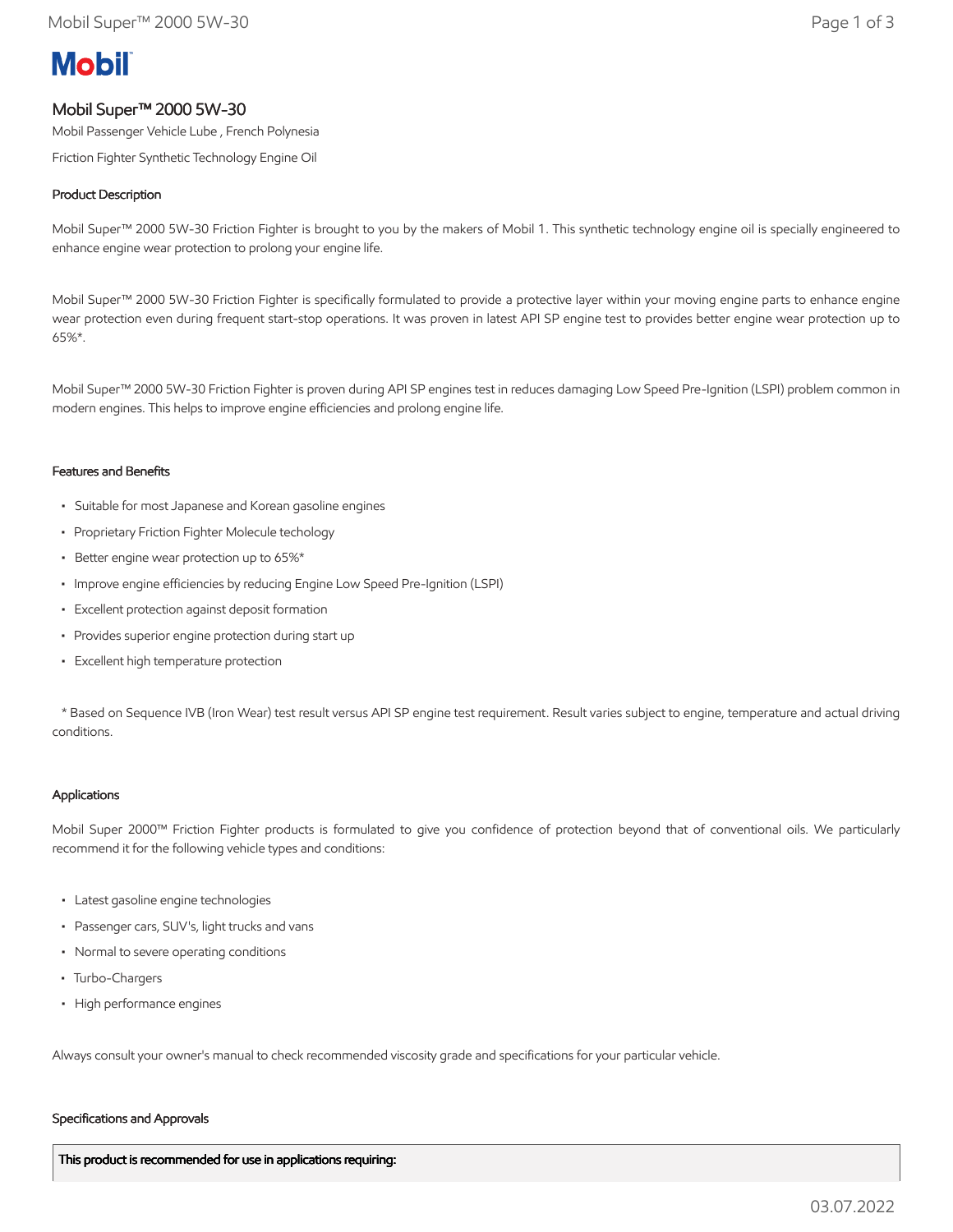# This product is recommended for use in applications requiring:

Ford WSS-M2C929-A

GM 6094M

API CF

| This product meets or exceeds the requirements of: |
|----------------------------------------------------|
| <b>APISN</b>                                       |
| API SN PLUS                                        |
| API SP                                             |
| API SP Resource Conserving                         |
| ILSAC GF-6A                                        |
| Chrysler MS-6395                                   |
| Ford WSS-M2C946-A                                  |
| Ford WSS-M2C946-B1                                 |
| FORD WSS-M2C961-A1                                 |

## Properties and Specifications

| Property                                                              |                  |
|-----------------------------------------------------------------------|------------------|
| Grade                                                                 | <b>SAE 5W-30</b> |
| Viscosity Index, ASTM D2270                                           | 151              |
| Total Base Number, mgKOH/g, ASTM D2896                                | 7.5              |
| Density @ 15.6 C, g/ml, ASTM D4052                                    | 0.859            |
| Kinematic Viscosity @ 100 C, mm2/s, ASTM D445                         | 10.3             |
| Kinematic Viscosity @ 40 C, mm2/s, ASTM D445                          | 63               |
| Hi-Temp Hi-Shear Viscosity @ 150 C 1x10(6) sec(-1), mPa.s, ASTM D4683 | 3                |
| Mini-Rotary Viscometer, Apparent Viscosity, -35 C, mPa.s, ASTM D4684  | 16400            |
| Ash, Sulfated, mass%, ASTM D874                                       | 0.8              |
| Pour Point, °C, ASTM D97                                              | $-39$            |
| Flash Point, Cleveland Open Cup, °C, ASTM D92                         | 228              |